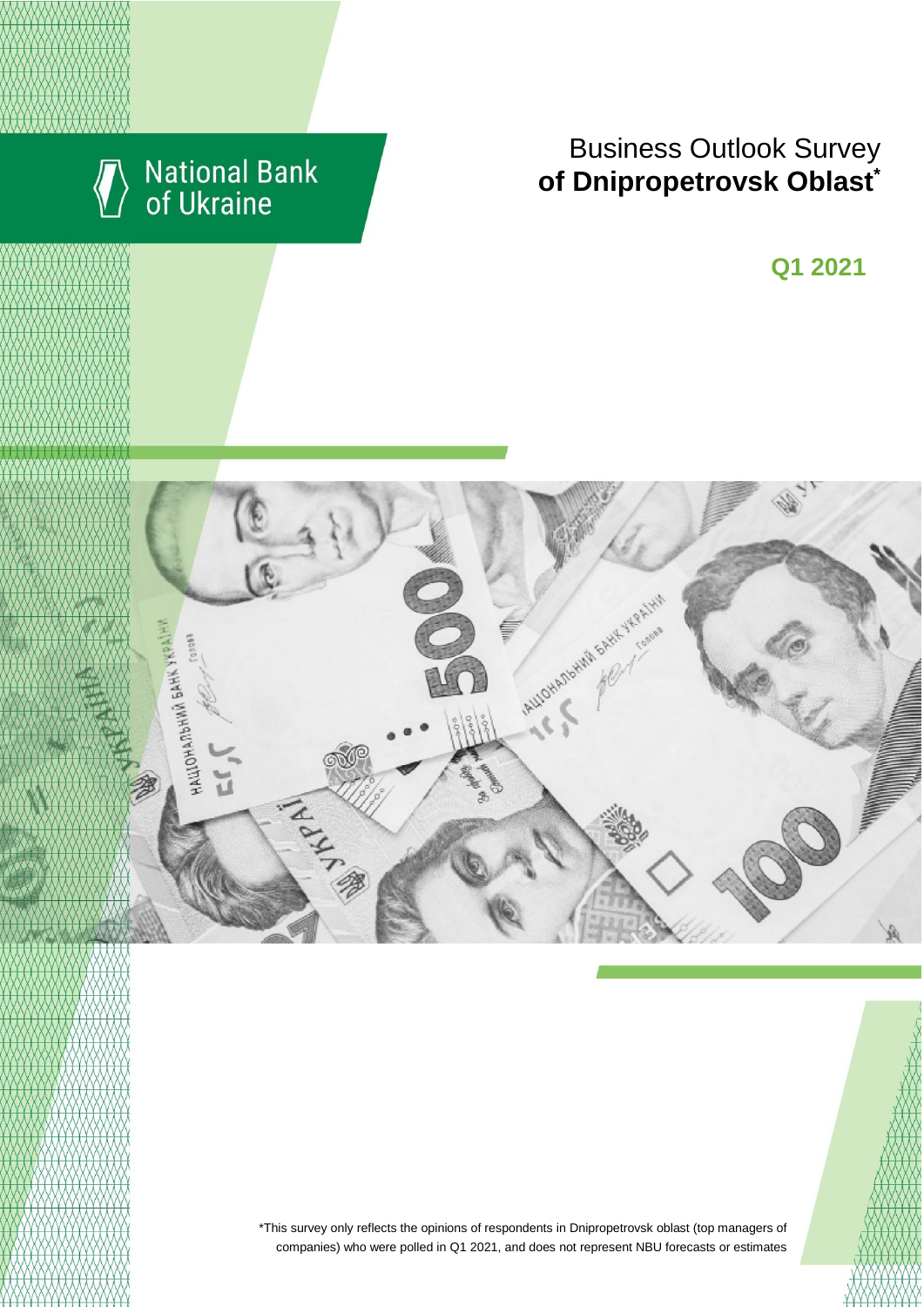**A survey of companies carried out in Dnipropetrovsk oblast in Q1 2021 showed that respondents expected that the output of Ukrainian goods and services would return to growth over the next 12 months. They had positive expectations for the performance of their companies over the same period.** Respondents expected the pace of inflation and depreciation to decrease.

**The top managers of companies said they expected that over the next 12 months:**

- **the output of Ukrainian goods and services would grow** (such expectations were reported for the first time in the last three quarters)**:** the balance of expectations was 9.1% compared with (-28.9%) in Q4 2020 (Figure 1) and 5.6% across Ukraine. Respondents from agricultural companies reported the most optimistic expectations (the balance of responses was 42.9%)
- **prices for consumer goods and services would rise at a slower pace:** 53.2% of respondents expected the inflation rate to be lower than 7.5% compared with 44.2% in the previous quarter and 49.3% across Ukraine. Respondents continued to refer to hryvnia exchange rate fluctuations and production costs as the **main inflation drivers** (Figure 2)
- **the domestic currency would depreciate significantly:** 77.9% of respondents (compared with 87.0% in the previous quarter) expected the hryvnia to weaken against the US dollar, with a figure of 74.4% across Ukraine
- **the financial and economic standings of their companies would return to growth** (such expectations were reported for the first time in the last three quarters): the balance of expectations was 7.8% compared with (-10.3%) in the previous quarter and 12.7% across Ukraine (see Table). Respondents from agricultural companies were the most optimistic (with a balance of expectations of 28.6%)
- **total sales would increase:** the balance of expectations was 24.1% (compared with (-1.3%) in Q4 2020) (see Table). Respondents also expected an increase in external sales: the balance of expectations was 7.7% (compared with (-7.7%) in Q4 2020). Across Ukraine, the balances of responses were 18.0% and 14.9% respectively
- **investment both in construction and in machinery, equipment, and tools would increase:** the balances of responses were 15.5% and 23.6% respectively compared with (-7.2%) and (-6.8%) in the previous quarter. Across Ukraine, investment was expected to increase at a slower pace: the balances of responses were 1.4% and 11.7% respectively
- **staff numbers would increase**: the balance of responses was 13.2% compared with (-11.8%) in the previous quarter (Figure 4). Across Ukraine, staff numbers were expected to decrease slightly (-1.9%). Companies in the agricultural sector had the most optimistic expectations (the balance of responses was 28.6%). At the same time, respondents from transport and communications companies expected that staff numbers at their companies would continue to decrease
- **purchase prices would rise** at a faster pace (the balance of responses was 87.2%) than **selling prices** (the balance of responses was 51.3%) (compared with 80.8% and 50.6% respectively in Q4 2020) (Figure 6). Respondents from manufacturing companies reported the highest expectations of a rise in selling prices (the balance of responses was 87.0%). Respondents referred to high raw material and supplies prices, together with energy prices, as the main selling price drivers (Figure 7)
- **the growth in per-unit production costs** and in **wage costs per staff member would accelerate:** the balances of responses were 60.0% and 55.1% respectively (compared with 47.4% and 43.4% respectively in Q4 2020) (Figures 4 and 6).

Companies cited weak demand, high raw material and supplies prices, and energy prices as **the main drags on their ability to boost production** (Figure 5).

Respondents firmer expectations of **an increase in their borrowing needs** in the near future (Figure 8). The companies that planned to take out corporate loans usually opted for domestic currency ones. Respondents said that lending standards had tightened (Figure 9). They continued to refer to high loan rates as the main factor that deterred them from taking out loans (Figure 10).

**A total of 97.4% of respondents** said that **they had encountered no difficulties in effecting transactions with funds deposited in bank accounts** (97.5% across Ukraine).

**Assessments of financial and economic standings as of the time of the survey** (Figure 3)

- **Companies assessed their current financial and economic standings as bad**: the balance of responses was (-1.3%) compared with (-15.4%) in Q4 2020 and (-0.7%) across Ukraine.
- **Finished goods stocks remained below their normal level**: the balance of responses was (-12.0%) compared with (-20.0%) in Q4 2020.
- **Companies had a sufficient amount of unutilized production capacity to meet any unexpected rise in demand**: the balance of responses was 11.7% (compared with 19.7% in Q4 2020).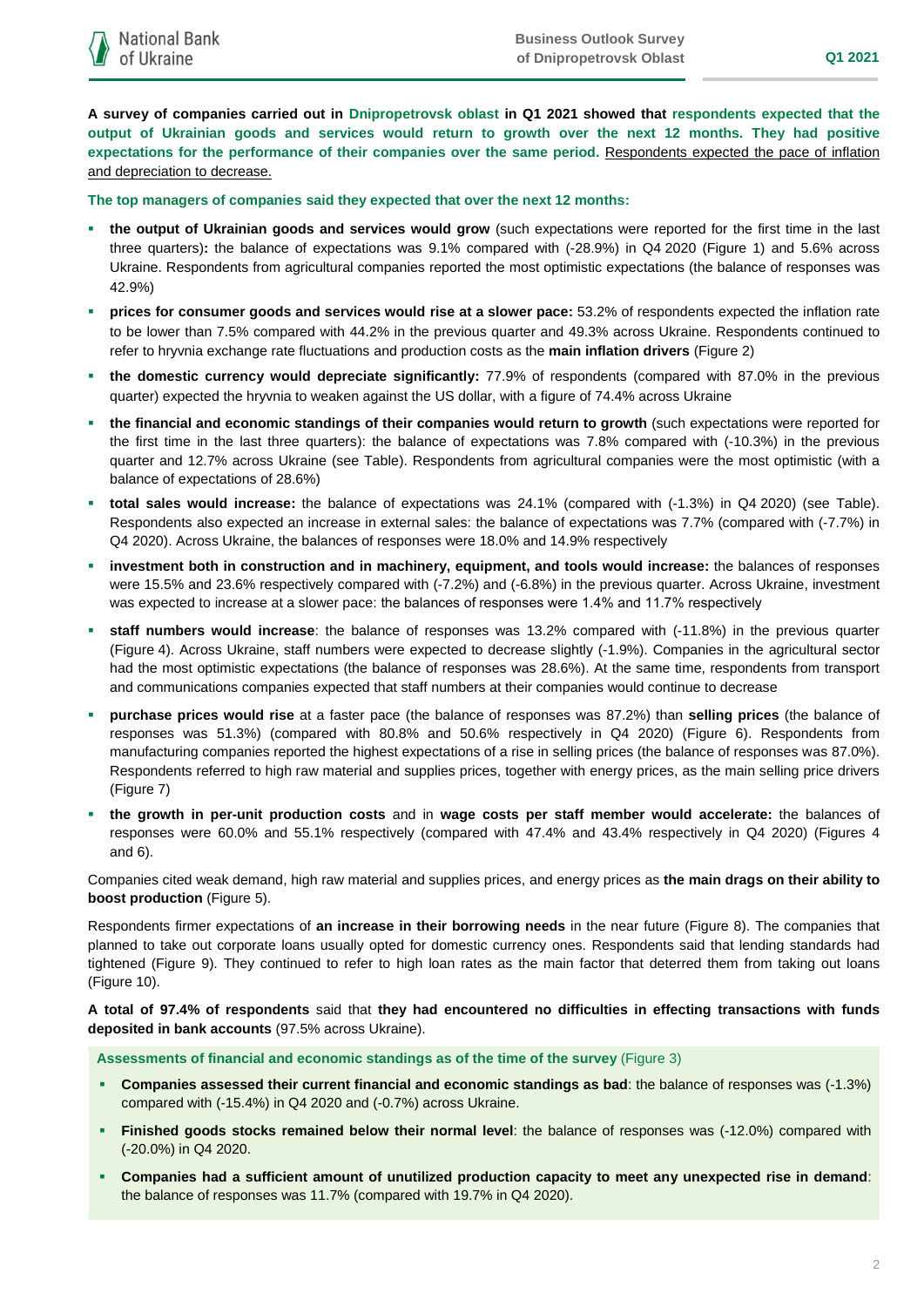### **Survey Details<sup>1</sup> <sup>2</sup>**



- **Period: 3 February through 3 March 2021.**
- A total of 79 companies were polled.
- A representative sample was generated on the basis of the following economic activities: agriculture, the mining and manufacturing industries, trade, transport and communications, and other economic activities.



# **Business Outlook Index for Next 12 Months in Terms of Oblasts<sup>3</sup> , %**

\*a quartile is the value of the BOI where an ordered sample is divided into four equal-sized subgroups

\*\*a median is the value of the BOI in the middle of an ordered sampled where the sample is divided into two equal-sized subgroups

### **Table. The Business Outlook Index of Companies in Dnipropetrovsk Oblast and Its Components**

| <b>Expectations over next 12 months for</b>   | <b>Balances of responses, %</b> |                               |         |         |       |
|-----------------------------------------------|---------------------------------|-------------------------------|---------|---------|-------|
|                                               | Q1 20                           | Q <sub>2</sub> 2 <sub>0</sub> | Q3 20   | Q4 20   | Q1 21 |
| Financial and economic standings              | 9.2                             | $-10.5$                       | $-7.1$  | $-10.3$ | 7.8   |
| <b>Total sales</b>                            | 18.2                            | $-3.8$                        | 7.1     | $-1.3$  | 24.1  |
| Investment in construction                    | 7.4                             | $-18.3$                       | 0.0     | $-7.2$  | 15.5  |
| Investment in machinery, equipment, and tools | 10.6                            | $-19.2$                       | 0.0     | $-6.8$  | 23.6  |
| Staff numbers                                 | $-8.0$                          | $-19.5$                       | $-14.6$ | $-11.8$ | 13.2  |

<sup>1</sup> This sample was generated in proportion to the contribution of each oblast and each economic activity to Ukraine's gross value added.

1

<sup>2</sup> Data for totals and components may be subject to rounding effects.

<sup>&</sup>lt;sup>3</sup> The business outlook index (BOI) is an aggregate indicator for expected business performance over the next 12 months. It is calculated using the balances of respondents' responses regarding changes in the financial and economic standings of their companies and future economic activity.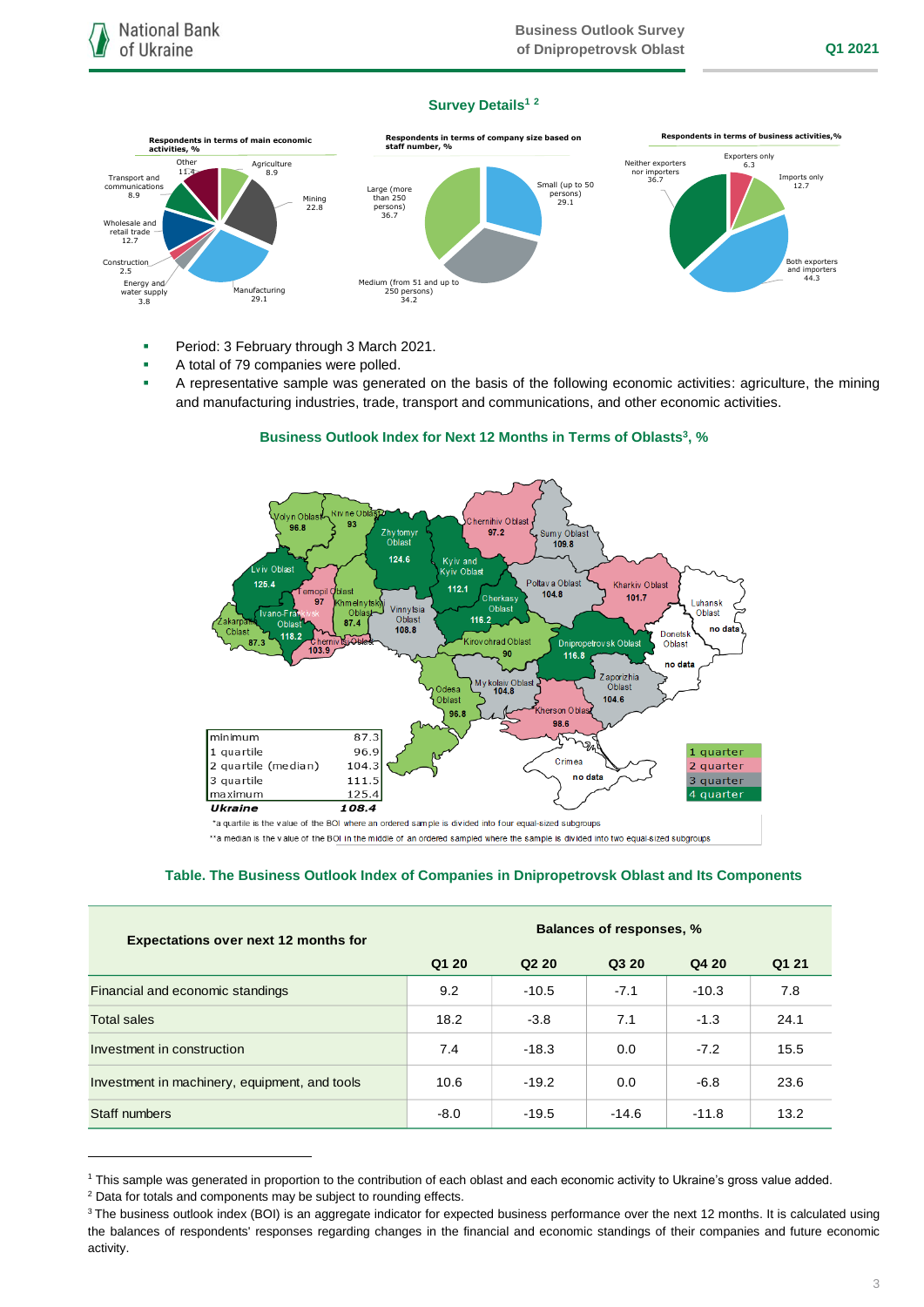### Figure 1 Figure 2





## Figure 3 **Figure 4**

**Companies' economic activity as of the time of the survey, balance of responses**







**Staff level and wage cost expectations for next 12** 





**Expectations of producer prices for next 12 months, balance of responses**